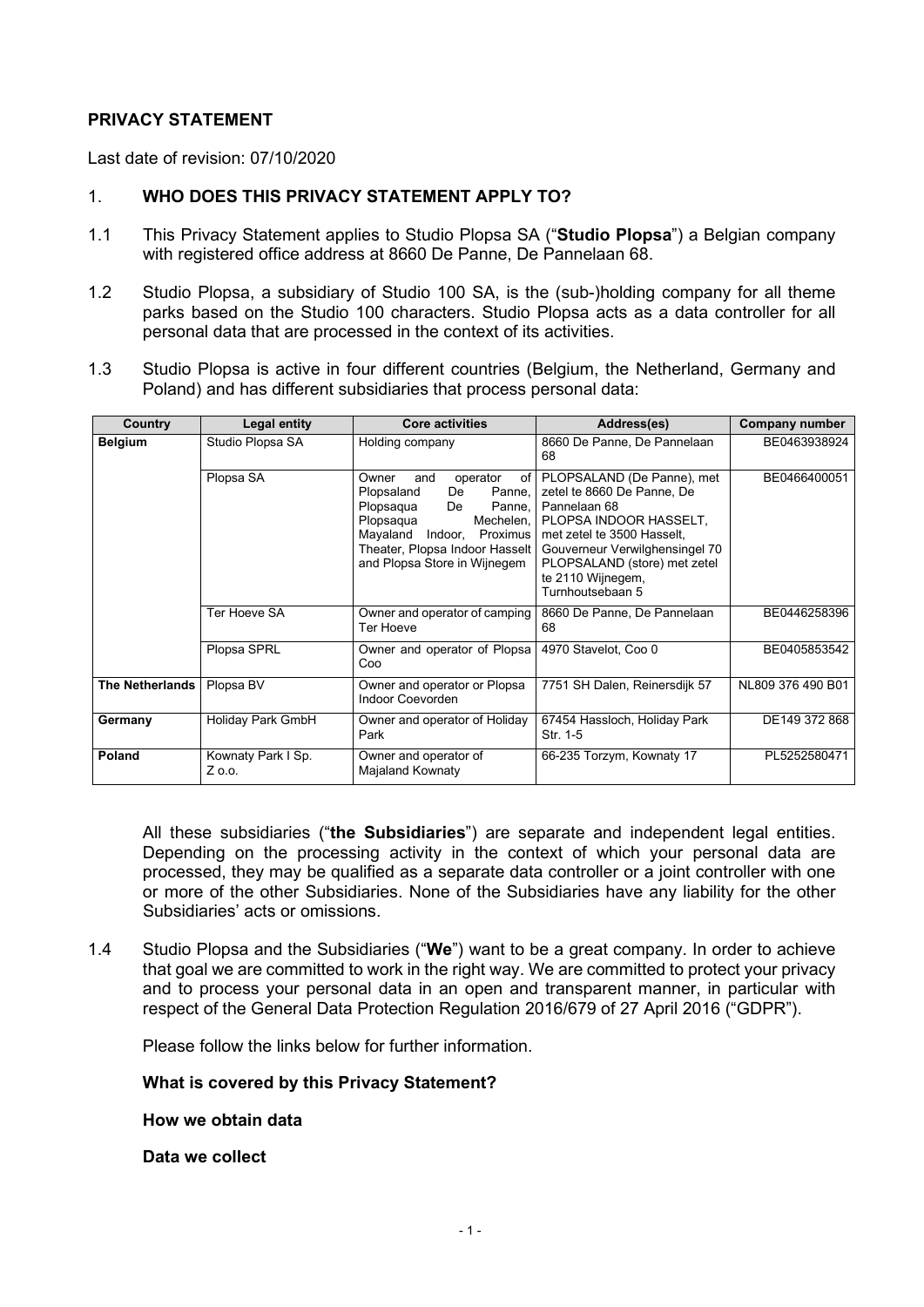**Why we use your data**

**The legal grounds for processing your data**

**Disclosures**

**Cookies**

**Security of your data** 

**Data retention**

**Automated decision-making**

**Personal data of children**

**Your rights**

**How to contact us?**

**Changes to this policy**

# 2. **WHAT IS COVERED BY THIS PRIVACY STATEMENT?**

- 2.1 With this Privacy Statement we would like to inform you about why and how we process your personal data when we perform any activities that form part of the operation of our business or when you use our websites ("*the Sites*") and any of the services we offer through the Sites ("*the Services*"), who we give that information to, what your rights are and who you can contact for more information or queries.
- 2.2 When we refer to "the Sites", we mean the webpages with a URL commencing:



- <https://www.plopsa.be/>
- The general Plopsa website that gives an overview of our theme parks and commercial activities



• [https://www.plopsalanddepanne.be](https://www.plopsalanddepanne.be/)





- [https://www.proximustheater.be](https://www.proximustheater.be/)
- $\triangleright$  The website of the Proximus Theatre in our theme park "Plopsaland" in De Panne Belgium



- [https://mayaland.be](https://mayaland.be/)
- The website of "Mayaland" located in our themepark "Plopsaland" in De Panne (Belgium)



- [https://www.plopsaqua.be](https://www.plopsaqua.be/)
	- https://plopsaquadepanne.be
- $\triangleright$  The website of our theme park "Plopsaqua" in De Panne (Belgium)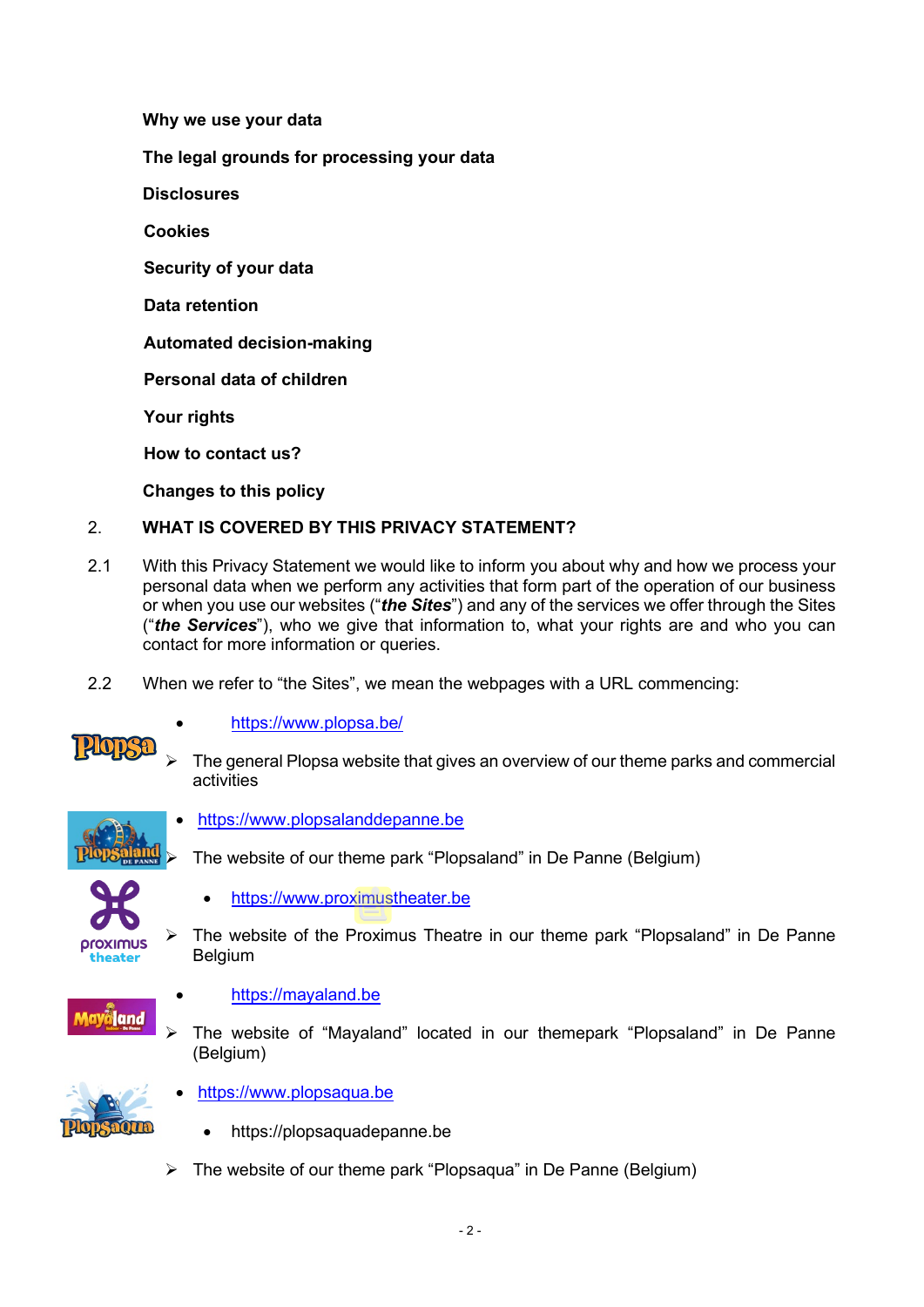

- [https://www.plopsacoo.be](https://www.plopsacoo.be/)
- The website of our theme park "Plopsa Coo" in Stavelot (Belgium)

The website of our theme park "Plopsa Indoor" in Hasselt (Belgium)

The website of our theme park "Plopsa Indoor" in Coevorden (Netherlands)

• [https://www.plopsaindoorhasselt.be](https://www.plopsaindoorhasselt.be/)

• [https://www.plopsaindoorcoevorden.nl](https://www.plopsaindoorcoevorden.nl/)





- 
- [https://www.holidaypark.de](https://www.holidaypark.de/)
- The website of our theme park "Holiday Park" in Pfalz (Germany)
- [https://plopsaland.recreatex.be](https://plopsaland.recreatex.be/) and [http://buy.oxynade.com](https://protect-eu.mimecast.com/s/LOU3Cwp8nINgw1h9VPHk)
- The websites of our online shops for (season) tickets
- [https://www.majalandkownaty.pl](https://www.majalandkownaty.pl/)
- The website of our theme park "Majaland Kownaty" in Kownaty (Poland)
	- [http://www.plopsafuncard.be](http://www.plopsafuncard.be/)
- The website dedicated to our Plopsa FunCards
	- [https://www.plopsanews.com](https://www.plopsanews.com/)
- The website used for our press releases and press visit requests
- [https://www.holidayparkjahreskarte.de](https://www.holidayparkjahreskarte.de/)
- The website dedicated to the Holiday Park Year Cards
- [https://www.plopsaschools.be](https://www.plopsaschools.be/)
	- The website dedicated to school visits
- [https://www.plopsatrips.com](https://www.plopsatrips.com/)
- $\triangleright$  The website dedicated to booking an overnight stay with tickets when visiting the theme parks
- **HOP** • [https://www.plopsa.net](https://www.plopsa.net/)
	- Informative webpages on commercial actions



• [https://www.plopsabusiness.com](https://www.plopsabusiness.com/)

The website dedicated to Plopsa business events

[https://www.plopsaquamechelen.be](https://protect-eu.mimecast.com/s/5mc8ClYV8H3ZkBUyjX8P)

The website of our themepark "Plopsaqua" in Mechelen (Belgium)









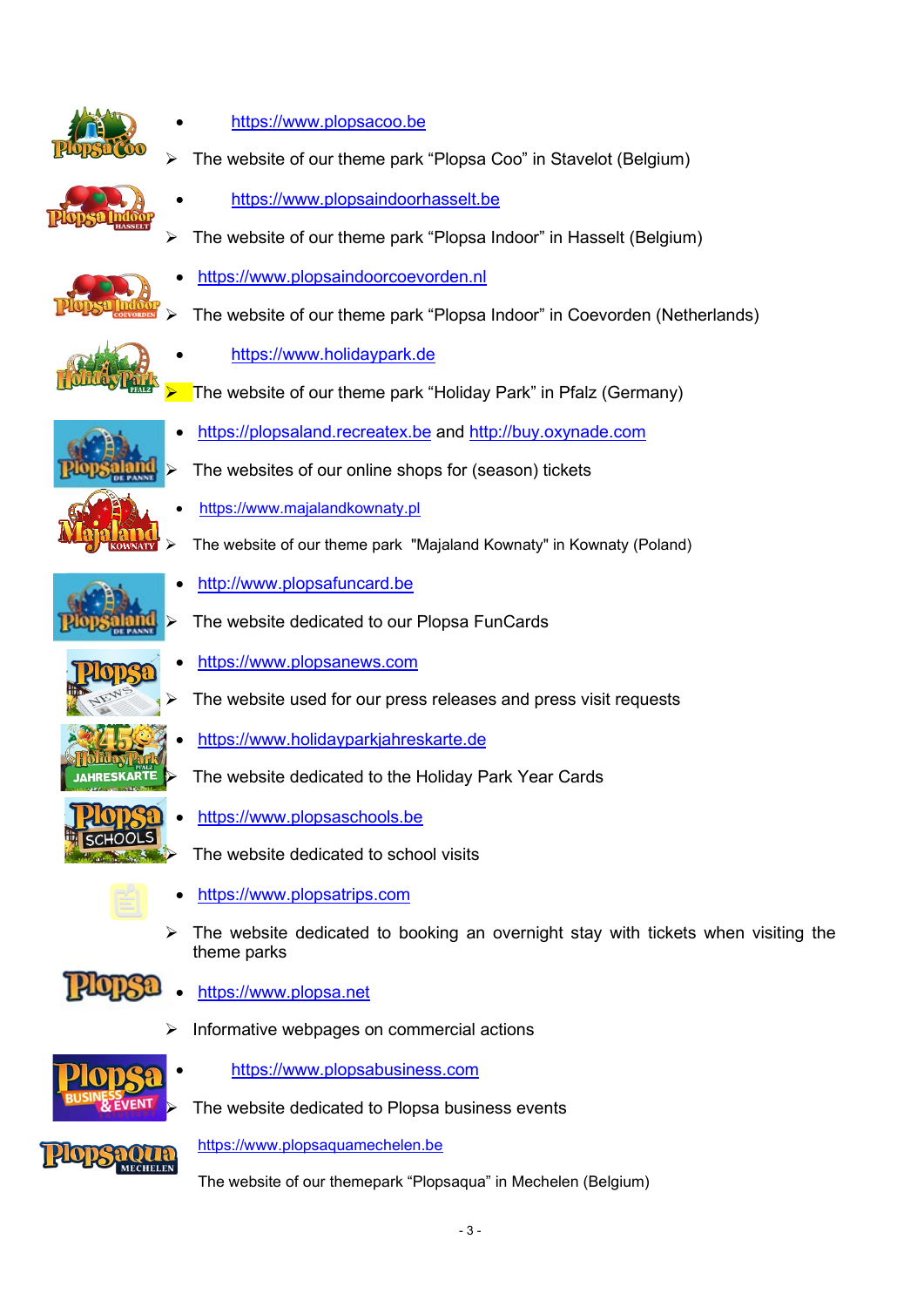- 2.3 This Privacy Statement does not apply to other webpages. In particular, this Privacy Statement does not apply to webpages allowing you to apply for job openings within our company and with a URL commencing [https://www.plopsajobs.be.](https://www.plopsajobs.be/) These webpages are subject to our separate Privacy Notice for job applicants: https://www.plopsajobs.be/\_files/privacy-en.pdf
- 2.4 The Sites may link to other sites provided by other affiliated companies entities or by third parties. Whilst we try to link only to sites that share our high standards and respect for privacy, we are not responsible for the content or the privacy practices of other websites.

Please note in that context that when you are visiting our pages on Facebook, Twitter, Instagram or LinkedIn, cookies are processed by Facebook, Twitter and LindkedIn. Based on these cookies, we can gather information - in a completely anonymous way - about the public visiting our social media pages. For further information about why and how personal data are processed in this context, we revert to the Privacy and Cookie Policies of these platforms (Cookie Policy Facebook: *https://www.facebook.com/policies/cookies/* - Privacy Policy Facebook: *https://www.facebook.com/about/privacy/ -* Cookie Policy Twitter:<br>*https://help.twitter.com/nl/rules-and-policies/twitter-cookies - Privacy Policy Twitter: https://help.twitter.com/nl/rules-and-policies/twitter-cookies* - Privacy Policy Twitter: *https://twitter.com/en/privacy https://help.instagram.com/1896641480634370* - Privacy Policy Instagram: *https://help.instagram.com/155833707900388)* - Cookie Policy LinkedIn: *https://www.linkedin.com/legal/cookie-policy* - Privacy Policy LinkedIn: *https://www.linkedin.com/legal/privacy-policy*).

When linking to any such sites, we strongly recommend you to review the Privacy Statements on these sites, before disclosing any personal information.

#### 3. **HOW WE OBTAIN DATA**

- 3.1 We may obtain your personal data in the framework of the execution of our business activities or when you use the Sites and its Services.
- 3.2 We may obtain such personal data because you visit one of our theme parks or other locations (e.g. if you have to call on our first aid services for which we have to draw up an intervention report), because you give them to us (e.g. by contacting us, by completing online forms, by completing the registration form for the camping), because others give them to us (e.g. your employer or third party service providers that we use in the framework of our business activities) or because they are publicly available.

When we obtain personal data from external parties, we make reasonable efforts to enter into contractual clauses with these parties obliging them to respect the data protection legislation. This can be done by obliging this party to provide you with all necessary information or - if necessary - to obtain your consent for processing the personal data as described in this Privacy Statement.

We may also obtain personal data when you interact with us (e.g. by completing forms on this Site, by contacting us etc.).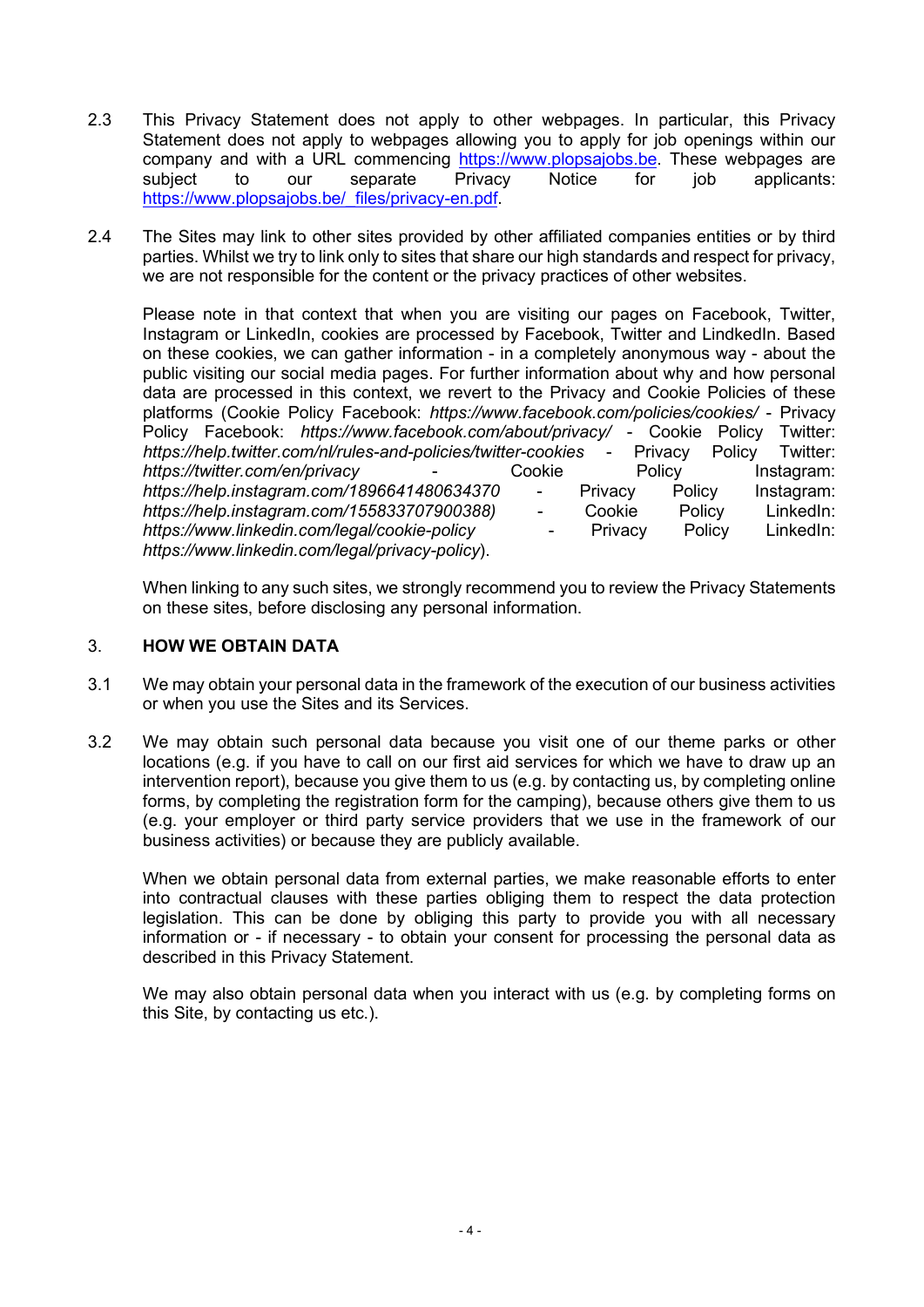# 4. **DATA WE COLLECT**

- 4.1 The personal data that we collect or obtain may, among other things, include:
	- Standard identification data (e.g. name, address (private/work), phone number (private / work), e-mail address (private / work), country of residence)
	- electronic identification data (e.g. IP addresses, browser type, cookie identifiers, ...);
	- personal characteristics (e.g. age, gender, date of birth, place of birth, nationality, language, family composition, hobby's etc.);
	- financial specifics (e.g. bank account number,...);
	- life style and social circumstances:
	- family circumstances (e.g. marital status);
	- employment and educational data (e.g. organization you work for, job title, qualifications,...);
	- data about which products and services you order;
	- information about an intervention if you use our first aid services (in which case it may be necessary to process health related data);
	- visit data (theme parks visited, date of visit etc.);
	- camera surveillance images when you visit one of our theme parks or other locations;
	- data about how you interact with us (e.g. when you contact us by using online forms) and other similar information.
- 4.2 Please find below an overview of the main personal data we collect through the Services offered on the Sites:

# PLOPSADEALS  $\overline{\phantom{a}}$  o **Plopsadeals**

On various pages on the Sites, among others on the Plopsa-FunCard website [\(https://www.plopsafuncard.be\)](https://www.plopsafuncard.be/), you can enter your e-mail address to receive with your explicit consent electronic direct marketing communications, such as Plopsa news, promotions and discounts. You can unsubscribe at anytime by clicking on the unsubscribe button in the Plopsadeals e-mails.

#### o **Press visit requests**

On our Plopsanews site [\(https://www.plopsanews.com\)](https://www.plopsanews.com/), journalists have the possibility to request free tickets for press visits by completing an online form.

The following data are collected for this purpose: name, function, region, name paper / magazine / tv / radio station / website / ..., presscard number, date and reason of the visit, the park which you want to visit, e-mail address, telephone or mobile phone number and number of adults / children.



#### **School trip simulation**

On the Plopsa school trip site [\(https://www.plopsaschools.com\)](https://www.plopsaschools.com/), you can simulate a price for your school trip based on your country of origin (Belgium, Netherlands, France, Germany or UK).

The following data are collected in order to simulate a price: age and number of students, primary education category, number of supervisors, chosen education projects, name of contact person, school name and e-mail address of organisation or contact person.



#### o **Determine your own ticket price**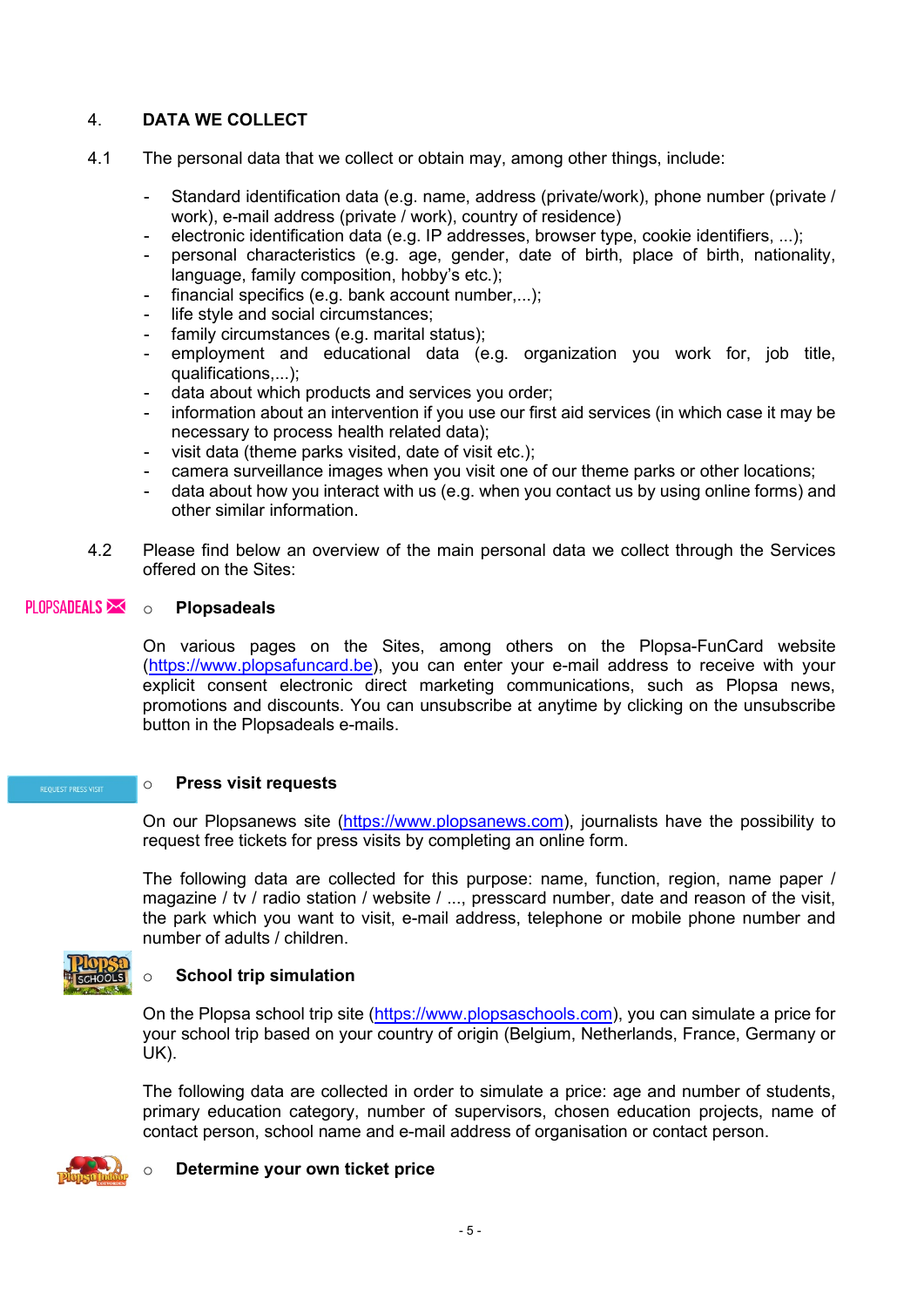On the website of our theme parks "Plopsa Indoor" in Coevorden [\(https://www.plopsaindoorcoevorden.nl\)](https://www.plopsaindoorcoevorden.nl/) and Hasselt [\(https://www.plopsaindoorhasselt.be\)](https://www.plopsaindoorhasselt.be/), you can bid for tickets by entering a price. You can ask questions by using the online chat function.

The following data are collected when you bid for tickets: the park that you want to visit, the date, the ticket price and your e-mail address.

Please note that the tickets and payments are ensured by a third party service provider: Convious (Kwyck BV - Van Diemenstraat 164A, Amsterdam). For more information about how Convious treats your data, please click on this link: [Convious privacy policy.](https://convio.us/privacy-policy/)

#### **CONTACT** o **Contact form**

On our theme park websites, you can contact us to get more information or to ask specific questions.

The following data are collected through the contact form: name, address, country of residence, e-mail address, telephone number (optional), subject, question or comment and theme park.



#### **Group reservation form**

On our theme park websites, you can download a group reservation form.

The following data are collected in this respect: type and name of group, theme park, contact person, address, telephone number, e-mail address, VAT number, invoicing address, date of visit, arrival and departure hours and composition of the group (based on age, disabilities etc. to determine the ticket prices) and signature.

#### o **Statement disabled visitors**

On our theme park websites, you can download the statement which is annexed to our guide for disabled persons and accompanying persons.

This statement can be used by accompanying persons to confirm that they have been informed of the fact that we strongly discourage the use of specific rides based on risk analyses, that they have acknowledged the information regarding access, as well as specific safety information and conduct in the case of an evacuation, and that the disabled person they are accompanying has fully and correctly understood all of this information.

The following data are collected through this statement: name of the disabled visitor and the accompanying person, date, place and signature.



#### o **Online shops for tickets**

#### **TICKETS**

On our online shops (https:// plopsaland.recreatex.be & [https://buy.oxynade.com,](https://buy.oxynade.com/) [https://plopsaqua.recreatex.be,](https://plopsaqua.recreatex.be/)<br>[https://plopsahasselt.recreatex.be,](https://plopsahasselt.recreatex.be/)<br>https://plopsacoevorden.recreatex.be,<br>https://plopsacoevorden.recreatex.be, [https://plopsacoevorden.recreatex.be,](https://plopsacoevorden.recreatex.be/) https://plopsaholidaypark.recreatex.be. [https://majalandkownaty.recreatex.be,](https://majalandkownaty.recreatex.be/) [https://majalandkownatyeu.recreatex.be,](https://majalandkownatyeu.recreatex.be/) [https://plopsab2b.recreatex.be\)](https://plopsab2b.recreatex.be/), you can purchase tickets to visit our theme parks or to attend a show or special event in the Plopsa Theatre.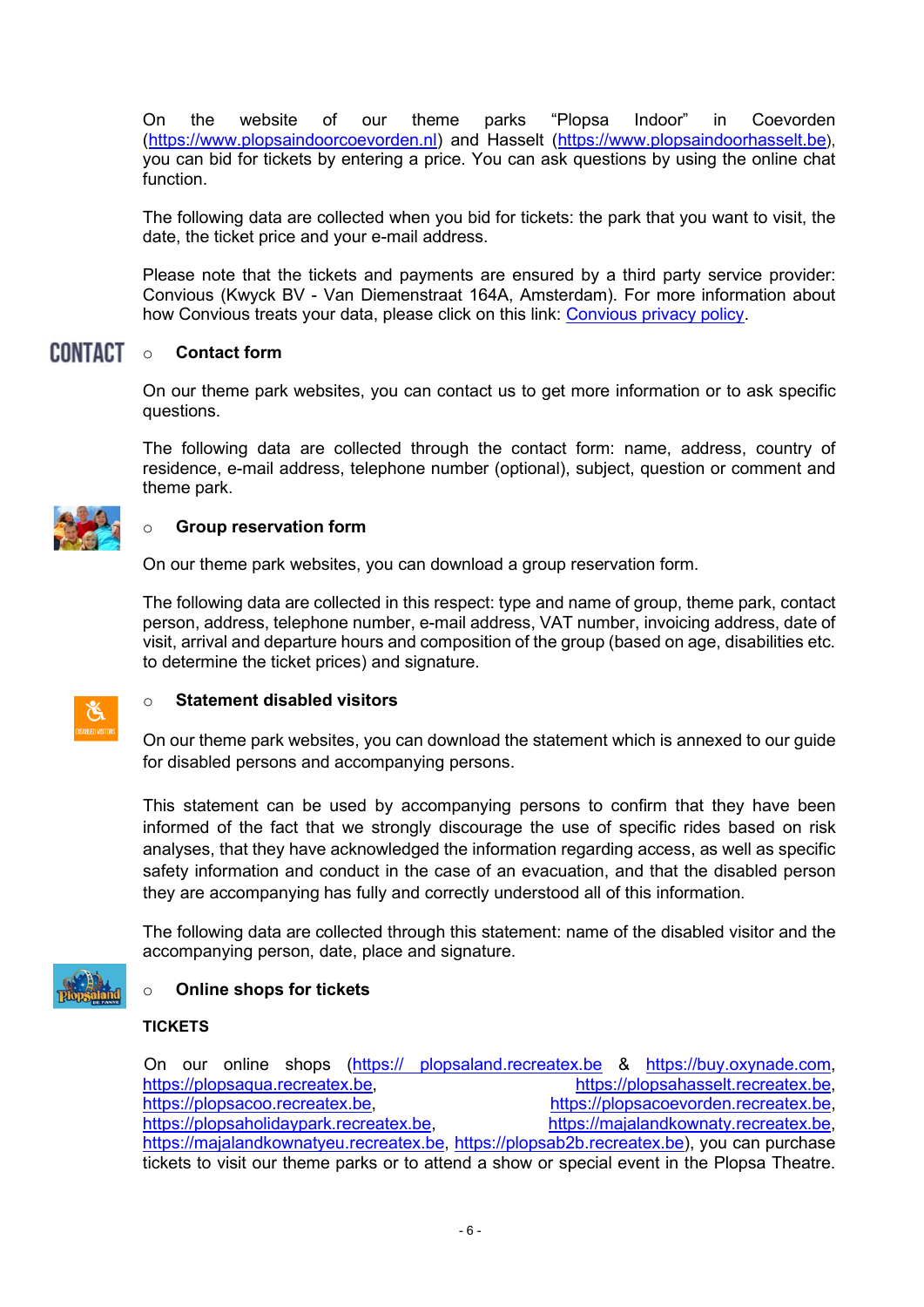When buying tickets on the online shop, the following data will be collected: name and e-mail address. If desired you can also give your explicit consent to receive newsletters.

#### **YEARLY CARDS**

On our online shop (https:// plopsaland.recreatex.be, [https://www.plopsafuncard.be,](https://protect-eu.mimecast.com/s/THBoCBB71Ik4AgiXLzel) https://www.holidayparkiahreskarte.de. https://buv.oxynade.com. https://www.holidayparkiahreskarte.de. https://plopsaqua.recreatex.be. [https://plopsahasselt.recreatex.be,](https://plopsahasselt.recreatex.be/) https://plopsahasselt.recreatex.be, [https://plopsacoo.recreatex.be,](https://plopsacoo.recreatex.be/) [https://plopsacoevorden.recreatex.be,](https://plopsacoevorden.recreatex.be/) [https://plopsaholidaypark.recreatex.be,](https://plopsaholidaypark.recreatex.be/) [https://majalandkownaty.recreatex.be,](https://majalandkownaty.recreatex.be/) [https://majalandkownatyeu.recreatex.be,](https://majalandkownatyeu.recreatex.be/) [https://plopsab2b.recreatex.be\)](https://plopsab2b.recreatex.be/), you can purchase yearly cards to visit our theme parks. Only logged-in users have access to the online-shop, either by entering their name and card number (season ticket holders), either by using their user name and password.

When registering as a user on the online shop, the following data will be collected; name, gender, country, address, e-mail address, telephone number, date of birth, language. If desired you can also add a profile picture or give your explicit consent to receive newsletters.

#### 5. **WHY WE USE YOUR DATA**

- 5.1 We only process your personal data for legitimate business reasons. These purposes include, but are not limited to
	- respecting our legal obligations;
	- customer and supplier management;
	- consumer and theme park visitor management;
	- order and supply management;
	- invoicing and accounting;
	- the provision of information on our company, services and activities;
	- the good organisation of our services;
	- direct marketing and sales;
	- dealing with enquiries, requests and complaints of customers, suppliers, consumers and theme park visitors;
	- dispute management;
	- public relations and press contacts;
	- statistics and market research:
	- access control;
	- security.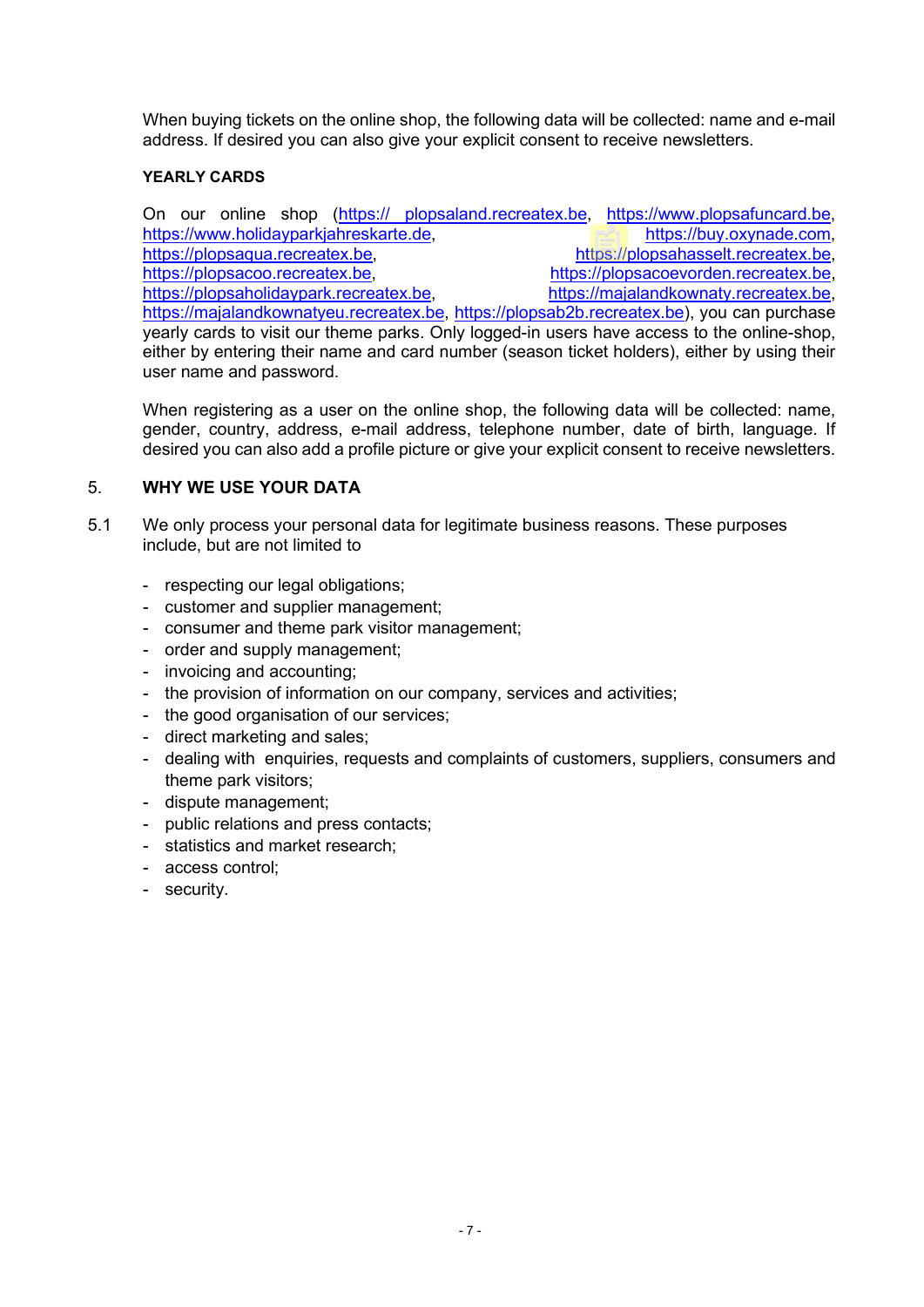#### 6. **THE LEGAL GROUNDS FOR PROCESSING YOUR DATA**

- 6.1 We process your personal data for the purposes mentioned above:
	- when necessary for the performance of contracts to which you are party or in order to take steps at your request prior to entering into a contract;
	- when necessary for compliance with our legal obligations;
	- for the purposes of the legitimate interests of Studio Plopsa and the Subsidiaries and/or of a third party, including (but not limited to) our business activities, client and supplier management etc.

If we have the legal obligation to obtain your free, informed, specific and unambiguous consent to process your personal data for certain purposes (e.g. specific direct marketing or market research activities), we will only process your data for such purposes to the extent that we have obtained such consent from you.

#### 7. **DISCLOSURES**

7.1 We may disclose your personal data to affiliated companies, third parties that provide services to us that reasonably require access to personal data relating to you for one or more of the purposes outlined in the "Why we use your data" section above. The following external parties may for instance be involved:

- external service providers we rely on for various business services;

- marketing agencies;
- law enforcement authorities in accordance with the relevant legislation;
- external professional advisors (e.g. attorneys or consultants of the company).

If our business enters into a joint venture with or is sold to or merged with another business entity, your information may be disclosed to our new business partners or owners.

- 7.2 We do not transfer your personal data to recipients located in countries outside of the European Economic Area whose laws may not provide the same level of data protection.
- 7.3 In general, we will take all steps reasonably necessary to ensure that your data is treated securely and in accordance with this Privacy Statement.

We reserve the right to disclose your personal information as required by law, or when we believe that disclosure is necessary to protect our rights and/or comply with a judicial proceeding, court order, request from a regulator or any other legal process served on us.

#### 8. **COOKIES AND SIMILAR TECHNOLOGIES (E.G. PIXELS)**

8.1 This Site uses Cookies. Cookies are small text files that are stored by your browser onto your computer or mobile device when you visit this Site.

They are used to provide you with a good experience when you browse this Site and allow us to improve this Site. With your consent, they can also be used to personalise the content of this Site based on your previous browsing behaviour and to gather statistics in order to improve this Site.

You can find more information about cookies by visiting the following website: [www.allaboutcookies.org.](http://www.allaboutcookies.org/)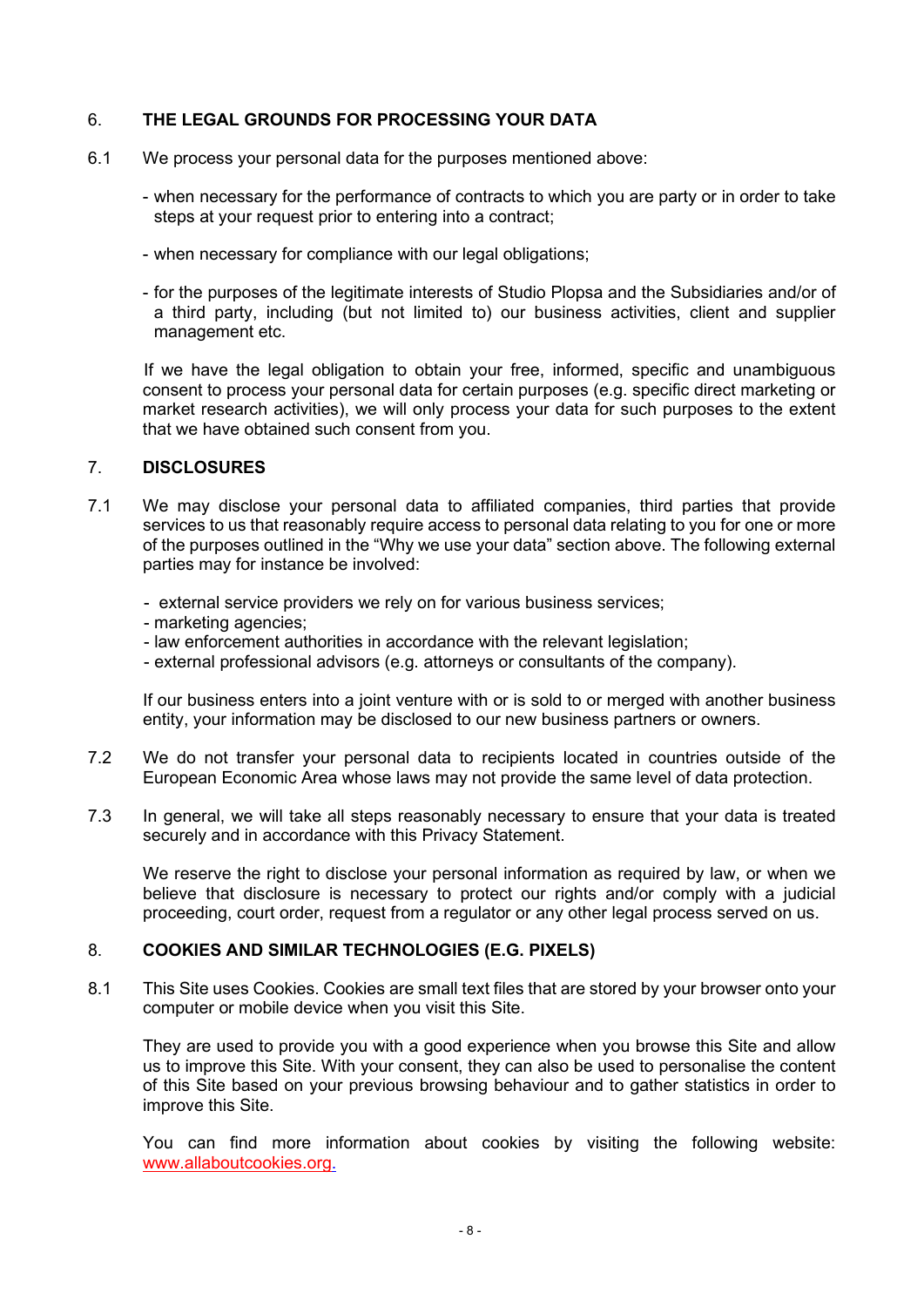8.2 The types of cookies used on the Sites can be classified into three categories, namely (1) analytical cookies, (2) advertising cookies (3) sales cookies.

# **1. Analytical cookies**

These cookies are used to gather statistics about your visit to this Site in order to improve its performance and design ("web audience measuring"). They collect information about the number of times that you visit this Site, how long a visit takes etc.

The analytical cookies on this Site are provided by a third-party analytics tool provider, namely Google Analytics of Google Inc, and the information obtained through these cookies will be disclosed to or collected directly by this provider. For more information about Google Analytic's cookie practices, please click on this link: [Google Analytics.](https://support.google.com/analytics/answer/6004245?hl=en)

You can easily opt-out and prevent the use of Google Analytics cookies. This can be done by installing [the Google Analytics opt-out browser add-on.](https://tools.google.com/dlpage/gaoptout?hl=en) Alternatively, you can always adjust the corresponding settings in your browser software to prevent the use of Google Analytics cookies.

# **2. Advertising cookies and pixels**

With your consent, we will also use advertising cookies and pixels to show you ads. The advertising cookies used on the Sites are provided by three third parties: Tradetracker, Ve Interactive and Proximus (only in Belgium). **.**

We rely on the services of these third parties to keep track of the visits to the Sites and to show customized ads based on the prior visits to the Sites. For more information about the way these third parties use cookies and similar technologies, please read their privacy policies:

- **-** [Privacy policy Tradetracker](https://tradetracker.com/nl/privacy-policy/how-we-use-cookies/)
- **-** [Privacy policy Ve Interactive](https://www.ve.com/cookies-policy)
- **-** [Privacy policy Proximus](https://www.proximus.be/en/id_cr_cookie/personal/products/orphans/cookie-policy.html)

You can prevent your personal details from being processed by these third parties in different ways. The options available for preventing data processing are included in the privacy policy of these parties, including the use of the opt-out button.

#### **3. Sales cookies**

For the online sale of tickets in the Netherlands, we use Convious: a software that improves and enhances the customer journey of website users. The Convious' technology relies on cookies and similar technologies. For more information about this, please read the Convious' privacy policy:

#### **-** [Privacy policy Convious](https://www.convious.com/privacy-policy/)

Furthermore, we also rely on Google, Youtube, Instagram and Facebook to track online sales.

8.3 You can enable, disable and/or delete cookies as you wish. You can delete all cookies that are already on your device and you can set most browsers to prevent them from being placed.

The ability to enable, disable and/or delete cookies can be completed at browser level. These settings are usually found in the "options" or "preferences" menu of you internet browser. In order to understand these settings, the following links may be helpful. Otherwise you should use the "Help" option in your internet browser for more details:

- [Cookie settings in Internet Explorer](https://support.microsoft.com/en-gb/help/17442/windows-internet-explorer-delete-manage-cookies)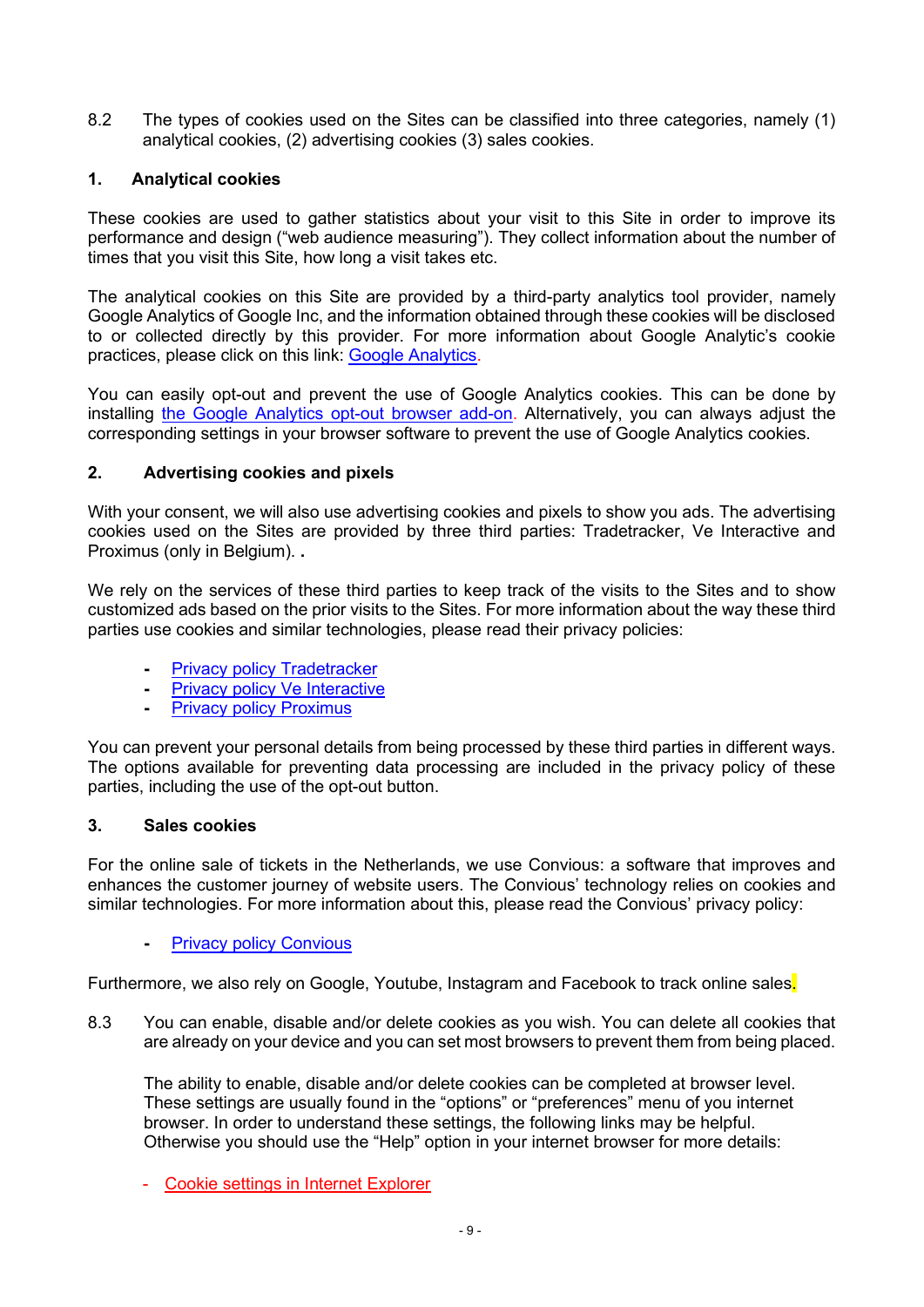- [Cookie settings in Firefox](https://support.mozilla.org/en-US/kb/cookies-information-websites-store-on-your-computer?redirectlocale=en-US&redirectslug=Cookies)
- [Cookie settings in Chrome](https://support.google.com/chrome/bin/answer.py?hl=en&answer=95647)
- [Cookie settings in Safari](https://support.apple.com/kb/HT1677)

#### 9. **SECURITY OF YOUR DATA**

9.1 We employ strict technical and organizational (security) measures to protect your information from access by unauthorised persons and against unlawful processing, accidental loss, destruction and damage both online and offline.

These measures include:

- training to relevant staff to ensure they are aware of our privacy obligations when handling personal data;
- administrative and technical controls to restrict access to personal data on a 'need to know' basis;
- technological security measures, including fire walls, encryption and anti-virus software;
- physical security measures, such as staff security badges to access our premises, office spaces which are closed, and so on.
- 9.2 Although we use appropriate security measures once we have received your personal data, the transmission of data - especially over the internet (including by e-mail) - is never completely secure. We endeavor to protect personal data, but we cannot guarantee the security of data transmitted to us or by us.

We limit access to your personal information to those who we believe reasonably need to come into contact with that information in order to carry out their jobs.

#### 10. **DATA RETENTION**

10.1 Your personal data will not be retained longer than necessary for the purposes described above.

This means that we will keep your data for the longest of the following periods: (i) as long as is necessary for our daily business; (ii) any retention period that is required by law; or (iii) the end of the period in which litigation or investigations may arise (statute of limitations).

We have worked out a detailed retention policy. If you want to receive more information about that, please contact us via the coordinates below.

#### 11. **PERSONAL DATA OF CHILDREN**

11.1 As a theme park company, we pay special attention to the protection of personal data of children.

Children are often less aware of the risks related to the use of the internet. For this reasons, we have made all Sites as child-friendly as possible. We encourage also all parents to inform their children on safe and responsible internet use and to verify the online activities of their children on a regular basis.

11.2 When we need consent for online services: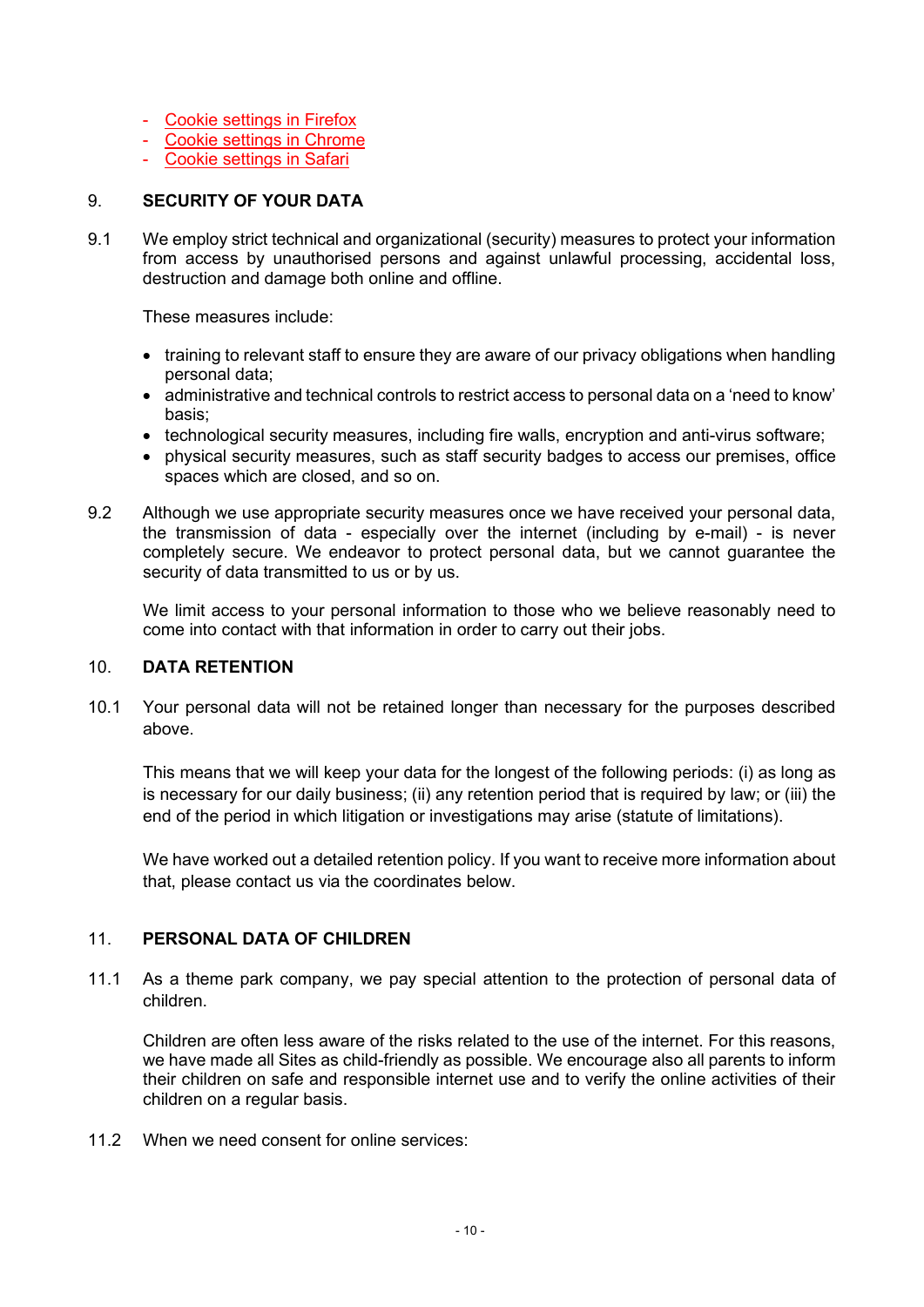- only children of at least 16 years old (or younger allowed by local law) will be able to give a valid consent;
- we will only process personal data of children below this age if consent is given or authorised by the holder of parental responsibility over the child.

#### 12. **AUTOMATED DECISION-MAKING**

- 12.1 Automated decisions are defined as decisions about individuals that are based solely on the automated processing of data and that produce legal effects that significantly affect the individuals involved.
- 12.2 As a rule, your personal data will not be used for automated decision-making. We do not base any decisions about you solely on automated processing of your personal data.

#### 13. **YOUR RIGHTS**

- 13.1 You have several rights concerning the information we hold about you. We would like to inform you that you have the right to:
	- obtain confirmation that we are processing your personal data and request a copy of the personal data we hold about you;
	- ask that we update the personal data we hold about you, or correct such personal data that you think is incorrect or incomplete;
	- ask that we delete personal data that we hold about you, or restrict the way in which we use such personal data if you believe that there is no (longer a) lawful ground for us to process it;
	- withdraw consent to our processing of your personal data (to the extent such processing is based on consent);
	- receive a copy of the personal data concerning you, which you have provided to us, in a structured, commonly used and machine-readable format and to transmit such personal data to another party (to the extent the processing is based on consent or a contract);
	- object to our processing of your personal data for which we use legitimate interest as a legal basis, in which case we will cease the processing unless we have compelling legitimate grounds for the processing.

You have also the right to object at any time to the processing of personal data for direct marketing. If you do not want to continue receiving any direct marketing from us, you can contact us (see below) or click on the unsubscribe function in any such communication. In that event, the personal data shall no longer be processed for such purposes.

#### 14. **How to contact us**

- 14.1 In order to exercise any of your rights or in case you have any questions about this Privacy Statement, you can send us a request, indicating the right you wish to exercise:
	- by e-mailing us at privacy@plopsa.com; or
	- by addressing your query to Studio Plopsa SA, Privacy Department, De Pannelaan 68, 8660 De Panne (Belgium).

You may also use these contact details if you wish to make a complaint to us relating to your privacy.

To unsubscribe from the Plopsadeal e-mails, you can just click on the unsubscribe button in the e-mails.